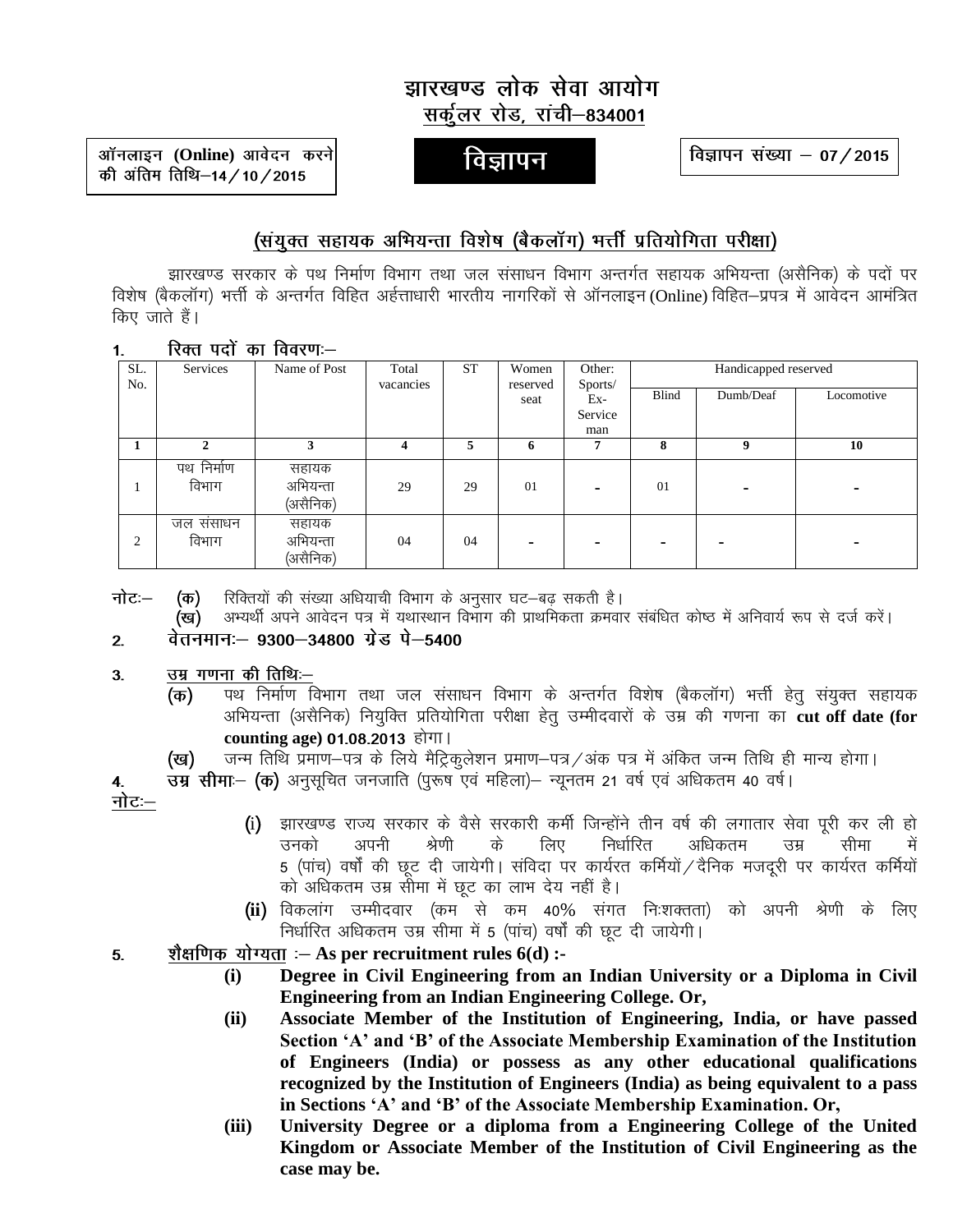- ऑनलाइन (Online) आवेदन में नियत प्रविष्टि के अधीन इंगित आरक्षण का दावा नहीं करने पर (क) आरक्षण का लाभ देय नहीं होगा।
- आरक्षण का लाभ केवल झारखण्ड राज्य के स्थायी निवासी को झारखण्ड राज्य के सक्षम स्तर के (ख) पदाधिकारी अर्थात् उपायुक्त/अनुमण्डल पदाधिकारी स्तर से निर्गत जाति प्रमाण पत्र के आधार पर ही देय होगा। झारखण्ड राज्य के बाहर के जाति प्रमाण पत्र धारक अभ्यर्थी के लिए आरक्षण के लाभ हेतु किया गया दावा अनुमान्य नहीं होगा।
- झारखण्ड सरकार द्वारा लागू अद्यतन आरक्षण संबंधी नियम प्रभावी होंगे। अन्य राज्यों एवं केन्द्रशासित (ग) प्रदेशों के उम्मीदवारों को चाहे वे किसी भी जाति के हों, आरक्षण का लाभ नहीं मिलेगा। झारखण्ड राज्य के उम्मीदवार, जो अनुसूचित जनजाति के हैं, को आरक्षण का लाभ प्राप्त करने के लिए झारखण्ड राज्यान्तर्गत उपायुक्तं/अनुमण्डल पदाधिकारी स्तर से क्रमशः विभागीय पत्रांक–5682 दिनांक 22.10.2008 द्वारा निर्धारित विहित प्रपत्र–I में निर्गत प्राधिकार, प्रमाण पत्र संख्या, जारी करने की तिथि का विवरण ऑनलाइन (Online) आवेदन पत्र में देना अनिवार्य होगा **अन्यथा उनकी** उम्मीदवारी अमान्य होगी। निर्धारित प्रपत्र आयोग के वेबसाईट www.jpsc.gov.in पर उपलब्ध है।
- विकलांग कोटे के आरक्षण के दावे की स्थिति में कार्मिक, प्रशासनिक सुधार तथा राजभाषा विभाग के (ভ.) संकल्प-7281 दिनांक 07.11.2007 के आलोक में केवल ऐसे उम्मीदवार सेवाओं / पदों में आरक्षण के लिए पात्र होंगे जो कम से कम 40 प्रतिशत संगत निःशक्तता से ग्रस्त हो तथा आरक्षण का लाभ उठाने हेतु संकल्प की अनुबंध–1 में दिए गए प्रारूप में सक्षम पदाधिकारी द्वारा जारी किया गया निःशक्तता प्रमाण पत्र प्रस्तुत करना होगा (विहित प्रारूप आयोग के वेबसाइट www.jpsc.gov.in पर उपलब्ध है)।
- आवेदन में प्रमाण पत्रों के उल्लेख करते समय यह सावधानी अवश्य बरती जाए कि आवेदन में उल्लेखित  $\overline{7}$ . प्रमाण पत्रों को ही साक्षात्कार के समय प्रस्तुत करना अनिवार्य होगा।

परीक्षा का स्वरूप:--

लिखित परीक्षा का विषय: 8.

चयन हेतू आयोग द्वारा लिखित परीक्षा आयोजित किया जाएगा। परीक्षा तिथि एवं कार्यक्रम का प्रकाशन समय पर किया जाएगा। लिखित परीक्षा वस्तुनिष्ठ एवं विषयनिष्ठ दोनों होंगे। परीक्षा 6 (छः) पत्रों की होगी, जिसमें चार पत्र अनिवार्य होंगें एवं दो पत्र वैकल्पिक होंगे।

प्रत्येक विषय की परीक्षा अवधि तीन घंटे की होगी।दृष्टिहीन अभ्यर्थियों के लिए अतिरिक्त समय 20 मिनट प्रति घंटा 9. दिया जायेगा। दृष्टिहीन अभ्यर्थियों को निर्धारित परीक्षा–तिथि के कम से कम तीन दिन पूर्व संबंधित केन्द्राधीक्षक से आवश्यक प्रमाण—पत्र एवं श्रुतिलेखक हेतु उपयुक्त कागजात के साथ सम्पर्क कर सूचित करना अनिवार्य होगा, जिससे<br>वैसे अभ्यर्थियों के लिए परीक्षा—केन्द्र पर उन्हें श्रुतिलेखक उपलब्ध कराये जाने के संबंध में उपयुक्त व्यवस्था की जा सके।

(क) अनिवार्य विषय:  $10.$ 

| क0स0                                                  | पत्र सं0                | विषय              | परीक्षा की प्रकृति | परीक्षा की अवधि | पूर्णांक |     |  |  |  |  |  |  |  |
|-------------------------------------------------------|-------------------------|-------------------|--------------------|-----------------|----------|-----|--|--|--|--|--|--|--|
|                                                       |                         | सामान्य हिन्दी    | वस्तुनिष्ठ         | 3 ਬੰਟੇ          | 100      |     |  |  |  |  |  |  |  |
| $\overline{2}$                                        | $\ddot{\mathbf{i}}$     | सामान्य अंग्रेजी  | वस्तुनिष्ठ         | 3 घंटे          | 100      |     |  |  |  |  |  |  |  |
|                                                       | iii                     | सामान्य अध्ययन    | वस्तूनिष्ठ         | 3 घंटे          | 100      |     |  |  |  |  |  |  |  |
| 4                                                     | सामान्य अभियंत्रण<br>1V |                   | भाग-I वस्तूनिष्ठ   | 1 घंटे          | 100      |     |  |  |  |  |  |  |  |
|                                                       |                         | विज्ञान           | भाग-II विषयनिष्ठ   | 2 घंटे          | 100      |     |  |  |  |  |  |  |  |
| वैकल्पिक विषय (सहायक अभियन्ता असैनिक के लिए) :<br>(क) |                         |                   |                    |                 |          |     |  |  |  |  |  |  |  |
| 5                                                     |                         | सिविल इंजीनियरिंग | भाग–I वस्तूनिष्ठ   | 1 घंटे          | 100      |     |  |  |  |  |  |  |  |
|                                                       |                         | पत्र—ा            | भाग-II विषयनिष्ठ   | 2 घंटे          | 100      | 200 |  |  |  |  |  |  |  |
| 6                                                     | vi                      | सिविल इंजीनियरिंग | भाग–I वस्तूनिष्ठ   | 1 घंटे          | 100      |     |  |  |  |  |  |  |  |
|                                                       |                         | पत्र−II           | भाग-II विषयनिष्ठ   | 2 घंटे          | 100      | 200 |  |  |  |  |  |  |  |

मौखिक परीक्षा (साक्षात्कार) :- पूणांक 100 (ख)

नोटः – लिखित परीक्षा साक्षात्कार सहित कुल 1000 अंक का होगा।

परीक्षा का पाठ्यक्रम एवं स्तर :- विस्तृत पाठ्यक्रम आयोग के अधिकृत वेबसाईट- www.jpsc.gov.in पर उपलब्ध  $11.$ है एवं परीक्षा का स्तर Civil Engineering (असैनिक अभियन्त्रण) डिग्री स्तर का होगा।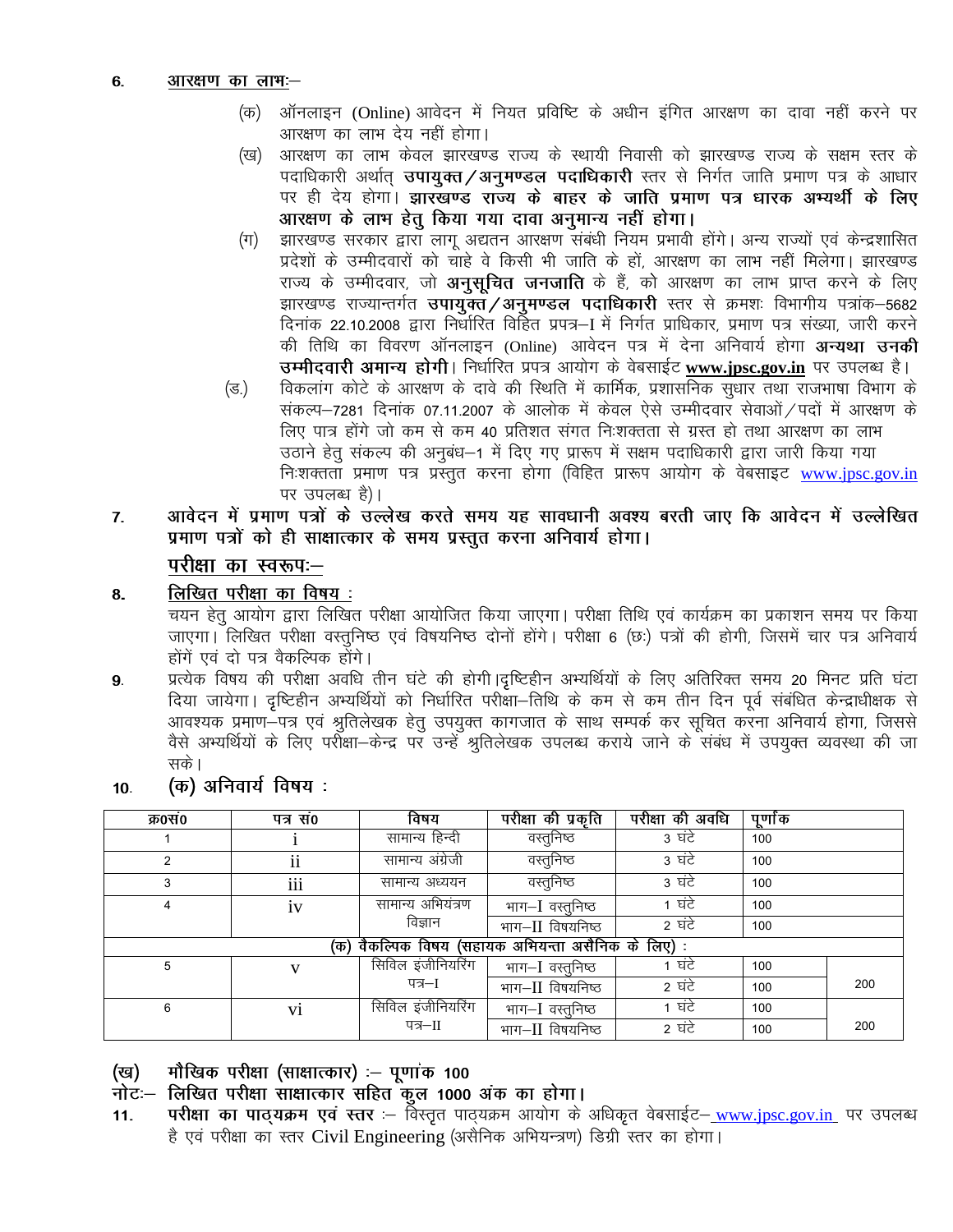- परीक्षा का न्यूनतम अर्हताक:-- $12.$ 
	- अनुसूचित जनजाति (पुरूष एवं महिला) –32%। (क)
	- न्यूनतम अर्हताक का उपर्युक्त रूप में निर्धारण लिखित परीक्षाओं (वस्तुनिष्ठ / विषयनिष्ठ) (ख) पर समान रूप से लागू रहेगा। अन्तर्वीक्षा (साक्षात्कार) के लिए उक्त न्यूनतम अर्हताक अनिवार्य होगा।

प्राप्त करना

#### आवेदन पत्र भरने हेतू आवश्यक शर्त एवं निर्देश  $13.$

- Online आवेदन के समय किसी तरह का प्रमाण पत्र संलग्न नहीं करना है। (क)
- Jharkhand Public Service Commission के वेबसाइट www.jpsc.gov.in पर Online Application System (ख) के माध्यम से आवेदन स्वीकार किया जाएगा।
- ऑनलाईन आवेदन में अभ्यर्थी द्वारा दी गई सूचना के आधार पर उनकी अभ्यर्थिता सुनिश्चित की जायेगी।  $(\pi)$ अभ्यर्थी Online Application भली-भाँति विज्ञापन में निहित प्रावधान एवं निर्देश के अनुसार ही भरे। एक बार Online Application में की गयी प्रविष्टि (Entry) के बाद उसमें किसी भी तरह के परिवर्त्तन का अनुरोध आवेदन प्राप्ति की अंतिम तिथि के पश्चात् स्वीकार्य नहीं होगा।
- ऑनलाइन (Online) आवेदन प्रपत्र भरने के पूर्व आवेदन कैसे करें, "How to apply" अवश्य पढ़ें। (घ) विज्ञापन संबंधी जानकारी के लिए आयोग के Help Line No. – 0651/2213009 पर Online आवेदन भरने की अंतिम तिथि तक कार्य दिवस में सुबह-10.00 बजे से शाम 05:00 बजे तक संपर्क किया जा सकता है।
- ऑनलाइन आवेदन भरने में कोई असुविधा होने पर आयोग के निम्नलिखित Technical Help  $(\overline{s})$ Line No. पर कार्य दिवस में सुबह 10:00 बजे से शाम 05:00 बजे तक संपर्क किया जा सकता है  $\mathrel{\mathop:}=$ 
	- 1. 07042294208
	- 2. 07042294209
	- 3. 07042294210
- आवेदक सरकारी सेवा में होने की स्थिति में नियंत्री पदाधिकारी द्वारा निर्गत अनापत्ति प्रमाण पत्र की विवरणी (च) Online Application में प्रविष्ट करेंगे।
- Online Application System के द्वारा वांछित स्थान पर अभ्यर्थी अपना स्पष्ट रंगीन (पासपोर्ट साईज) (छ) फोटोग्राफ, हस्ताक्षर एवं बांए अंगूठे का निशान स्कैन कर संलग्न करना सुनिश्चित करेंगे। **निर्धारित स्थान** पर फोटोग्राफ, हस्ताक्षर एवं बाए अंगूठे का निशान नहीं रहने पर आवेदक की अभ्यर्थिता रद्द कर दी जायेगी।
- आवेदन पत्र पर हस्ताक्षर को छोड़कर अंग्रेजी के बड़े अक्षरों (BLOCK LETTERS) में ही आवेदन पत्र भरा (ज) होना चाहिए।
- आवेदक अपने नाम, पिता के नाम की वर्त्तनी (Spelling) वही लिखेंगे, जो मैट्रिक के सर्टिफिकेट अंक पत्र में (झ) अंकित है।
- जन्म तिथि– आवेदक के मैट्रिक प्रमाण पत्र /अंक पत्र में, जो उनकी जन्म तिथि अंकित यथा तिथि, महीना (স) और वर्ष है वही आवेदन पत्र के यथा निर्धारित स्थान पर लिखें।
- Online आवेदन भरते समय आवेदक की शैक्षणिक योग्यता से संबंधित विवरणी :-(ਟ)
- उम्र संबंधी प्रवेशिका (मैट्रिक) प्रमाण पत्र, तकनीकी डिग्री, मेडिकल बोर्ड द्वारा निर्गत विकलांगता प्रमाण पत्र, जाति प्रमाण पत्र (जहां लागू हो), ऑनलाइन (Online) आवेदन पत्र में निर्धारित कंडिकाओं में अवश्य प्रविष्टि करेंगे। अन्तर्वीक्षा के समय जाँच के क्रम में उपरोक्त संबंधित प्रमाण पत्र की मूल प्रति प्रस्तुत करना अनिवार्य होगा अन्यथा अभ्यर्थिता रद्द कर दी जायेगी तथा इसके लिए आवेदक स्वयं जिम्मेवार होंगे।
- चयन प्रक्रिया बिना कारण बताये किसी भी समय स्थगित या रद्द करने का अधिकार आयोग के पास सुरक्षित (ਰ) रहेगा।
- आवेदक द्वारा अपने आवेदन में दी गई सूचनाओं एवं किसी भी स्तर पर जाँच के क्रम में कोई गलत सूचना या (ड) तथ्य छिपाने का प्रमाण मिलता है, तो आयोग ऐसे आवेदकों की अभ्यर्थिता रदद करने के लिए स्वतंत्र होगा।
- परीक्षा शुल्क:— 14.
	- झारखण्ड राज्य के अनुसूचित जाति एवं अनुसूचित जनजाति के लिए 100 **रू0 परीक्षा शुल्क** +  $(i)$ Transaction Charge भुगतेय होगा एवं Offline Payment के लिए 100 रु0 परीक्षा शुल्क + 50 रु0 बैंक चार्ज भुगतेय होगा।
	- Offline Payment के लिए Genrated चालान Online Application System में स्वतः उपलब्ध रहेंगे तथा  $(ii)$ भुगतान निम्न खाते में किया जा सकता है। एस0बी0आई0 लालपुर शाखा, राँची बैंक

खाता संख्या  $\overline{\phantom{m}}$ 

35231071548